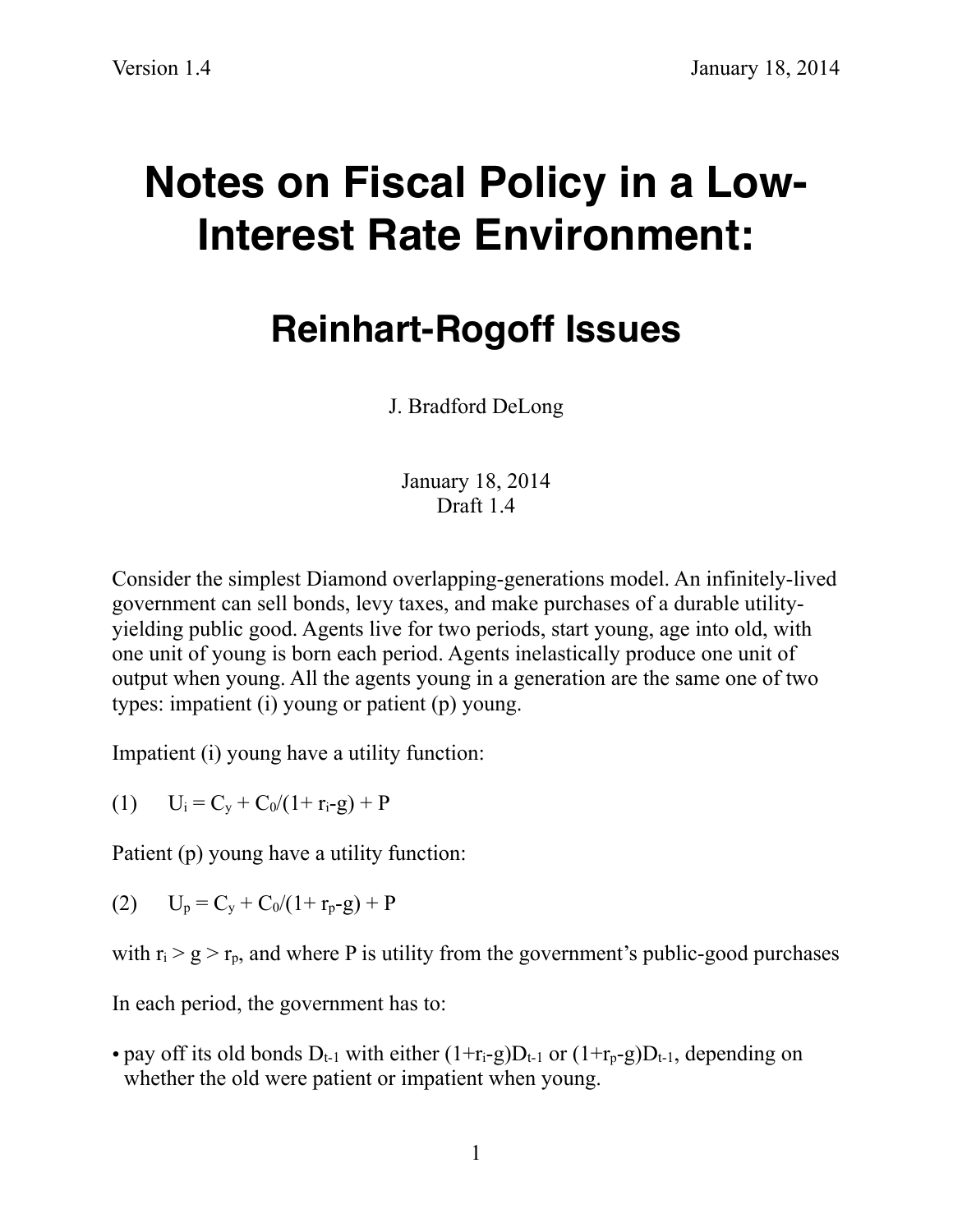- sell its new bonds  $D_t$
- use any surplus from its debt management to purchase units of the public good
- cover any deficit from its debt management by levy distortionary taxes that yield an amount  $\tau$  at a price of reducing the consumption of the young by  $\tau(1+\xi)$ .

And let the government's social welfare function be linear: a sum of the utilities of agents from their private decisions and taxation and of the amount of public good purchased.

Suppose that the initial young are impatient, that there is a probability  $\mu$  each generation that the new young are of a different type, and that patience is an absorbing state: As long as the young remain impatient, there is nothing for the government to do.

Suppose that the initial young are patient, that there is a probability  $\mu$  each generation that the new young are of a different type, and that impatience is an absorbing state: If the government were to issue one unit of debt, spends it on the public good, and then tax the next generation's young  $(1+r_p-g)$  to pay off the debt, and continue to rollover the debt until an impatient generation is born, then there would be an expected net addition to social welfare of:

(1) NB:  $1 + (g-r_p)(1/\mu-1) - (1+\xi)(1+r_p-g)$ 

which will be positive as long as

(2)  $(g-r_p) > \xi/(\xi + 1/\mu)$ 

If not, then because of the linear costs, it is not worth incurring even one red cent of debt.

Thus whether debt should be incurred as a way of assisting patient households in transferring wealth from the present into the future depends on the benefits and costs. The benefits from incurring and maintaining the debt depend on the value of the debt as a way of providing the economy with safe assets—on the value of (g $r<sub>p</sub>$ ). The costs depend on the chance that the debt will have to be unwound rapidly —on the value of  $\mu$ . And the costs depend on how painful it will be to raise the explicit or implicit taxes—the value of ξ—needed to pay down the debt should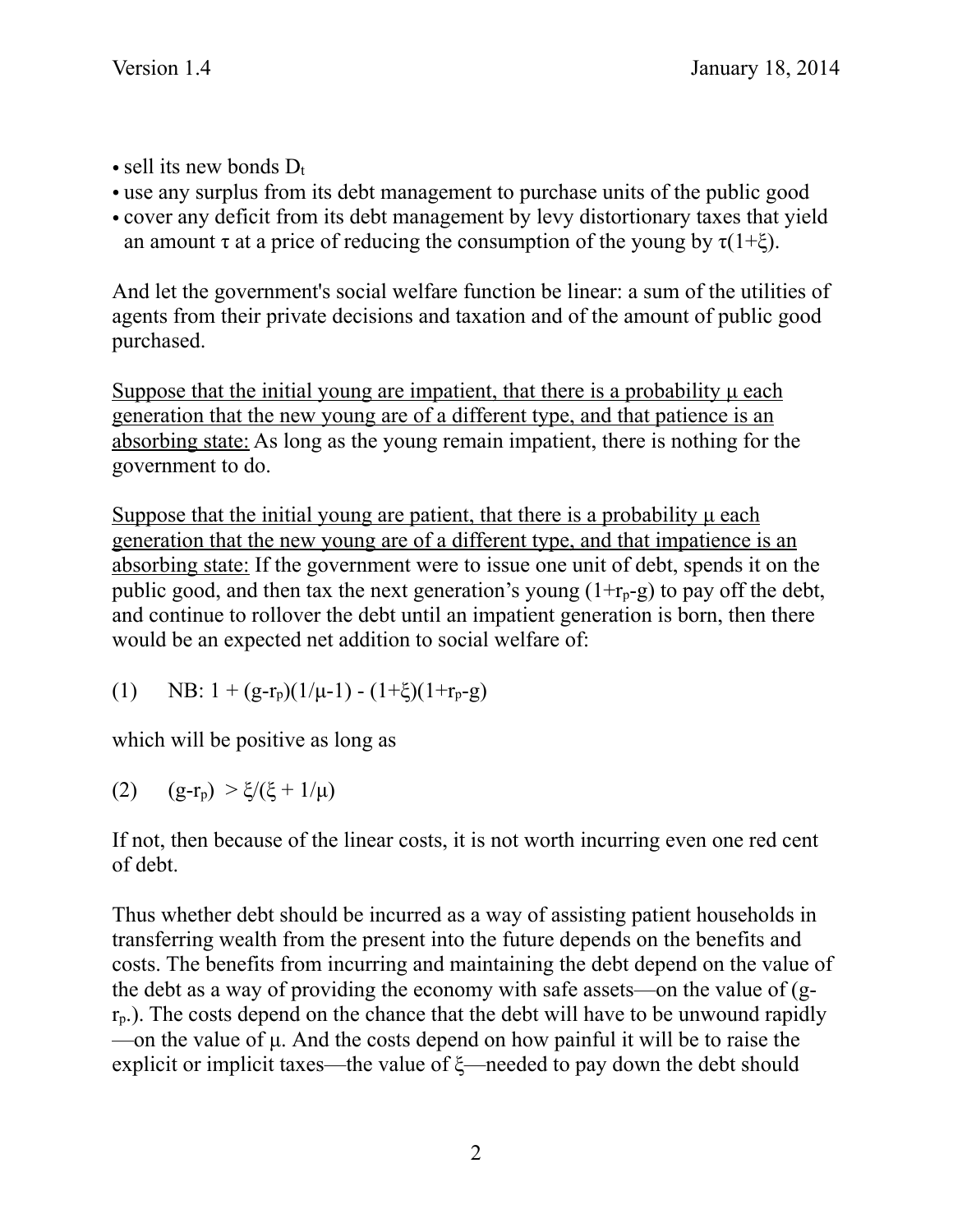asset prices shift to a configuration in which households are not patient but rather impatient.

In assessing the net benefits (or costs) formula:

(3) NB = 
$$
(g-r_p)(1/\mu + \xi) - \xi
$$

It is important to construe the benefits (and costs) broadly. In the model the benefits come from the fact that government debt provides the economy with the safe savings vehicles that the financial system so desperately needs if it is to satisfy patient households' wish to transfer wealth from the present into the future. But there are other benefits as well: to name only the two most important, the increase in resource utilization in a depressed economy, and the surplus from public investment.

The costs should similarly be assessed broadly.

In the model, the costs are the burden of the distortionary broad-based taxation needed to retire the debt when households become impatient and when thus the government's debt operations turn from a profit to a cost center. But what if there are limits to the size of the primary surpluses that the political system will allow the government to run? Then the costs are not the limited and known costs of imposing distortionary taxes but rather the unknown costs of "fiscal dominance".

Suppose that the political system that will a run primary surplus from broad-based taxes less programmatic spending, as share of GDP, of  $\sigma$  but no more. Suppose that interest rates will normalize to the impatient-household value ri. Suppose the real growth rate of the economy is g over the long run. Call the nominal debt D, the price level P, and real GDP Y. Then because the basic debt amortization equation is:

$$
(4) \qquad (r_i-g)(D/P) = \sigma Y
$$

the price level is going to be:

(5)  $P = ((r_i-g)/σ))(D/Y)$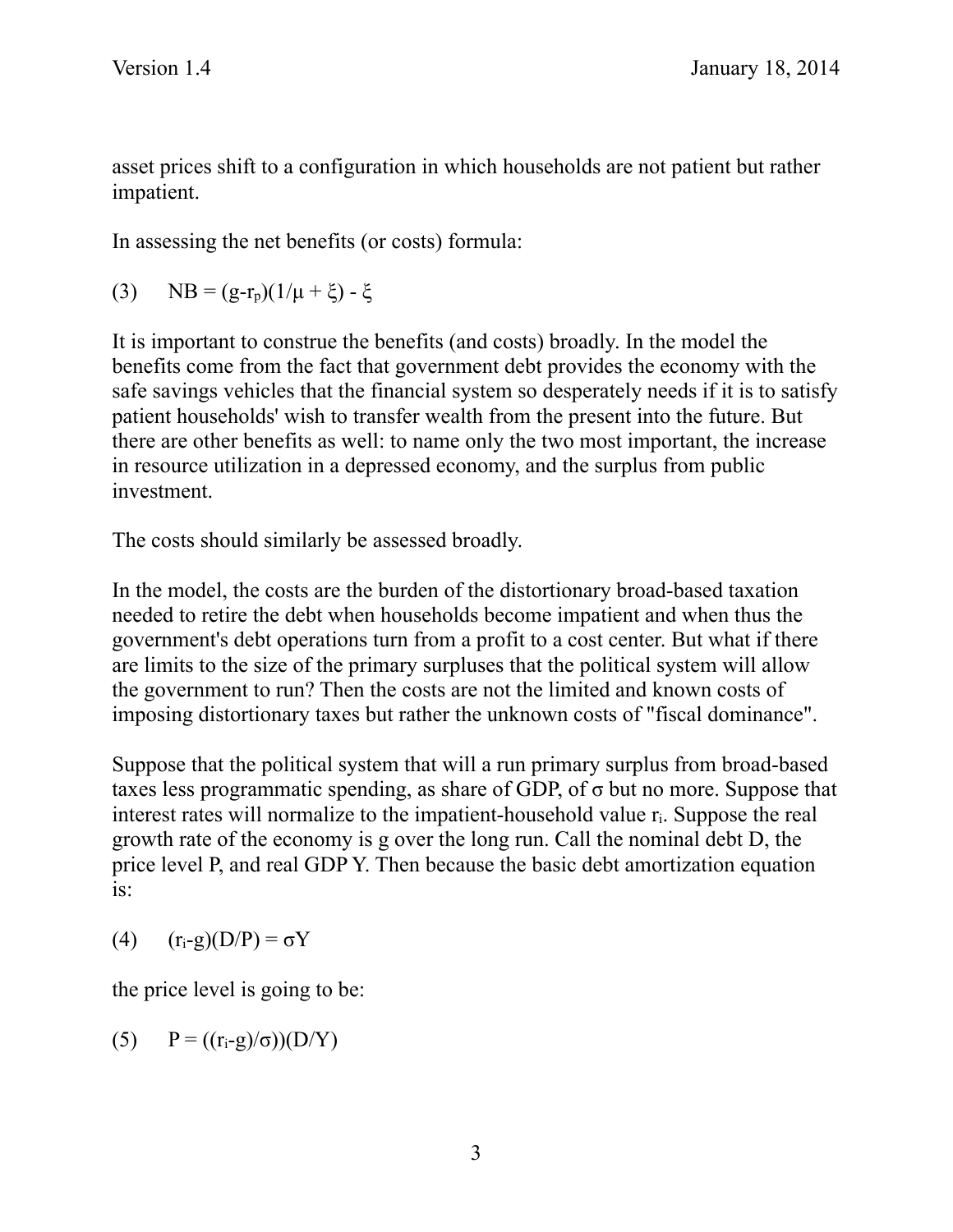Under conditions in which  $r_i-g$  is relatively large and the politically-attainable primary surplus share  $\sigma$  is relatively small, then the price level will move in such a way as to force the debt-to-annual-GDP to  $(\sigma/(r_i-g))$ . Under conditions of fiscal dominance, a high debt orders a much higher price level. And the market will get you there in short order. The financial, fiscal, and economic chaos generated by this arrival of the long run in the form of fiscal dominance-driven inflation may well be may be very costly.

The logic of fiscal dominance was first laid out by John Maynard Keynes in the advice gave the French government in the early 1920s. It sought ideas for how it could halt France's ongoing inflation. Keynes's response was: you can't, and you shouldn't try. In such a situation of fiscal dominance, there is no escape from inflation short of much-higher primary surpluses, which may themselves be strongly undesirable.

In weighing the costs, it is important to assess the chance that resolving the debt will end not in broad-based taxes but in fiscal dominance-driven inflation, and it is important to assess the costs of that inflation.

The third option is for the government to respond to the shift of households toward impatience by finding policies to keep the economy's interest rate on Treasury debt r at or less than its growth rate g. This is financial repression. Force public and other pension funds to hold Treasury debt. Encourage sovereign wealth funds to hold Treasuries. Regulate banks via "macroprudential" regulation to require that they hold 100% of their insured deposits in Treasury bonds. As Carman Reinhart has reported, macroprudential regulation is an effective false flag for policies of financial repression. Such policies in the North Atlantic have been extraordinarily successful both after WWI and after WWII, at least when countries are willing to adopt them whole-hog.

Thus financial repression is another possible post-normalization scenario. However, it imposes a first-order distortion in the financial market. It taxes savers. It taxes financial intermediation. It taxes financial deepening. And it is likely to be a bad tax--good taxes have broad bases and low rates, while bad taxes have narrow bases and high rates. The only plus to financial repression is that it may be an effective way of getting around the limits on the politically-attainable explicit primary surplus from taxation, to the extent that its forms of seigniorage remain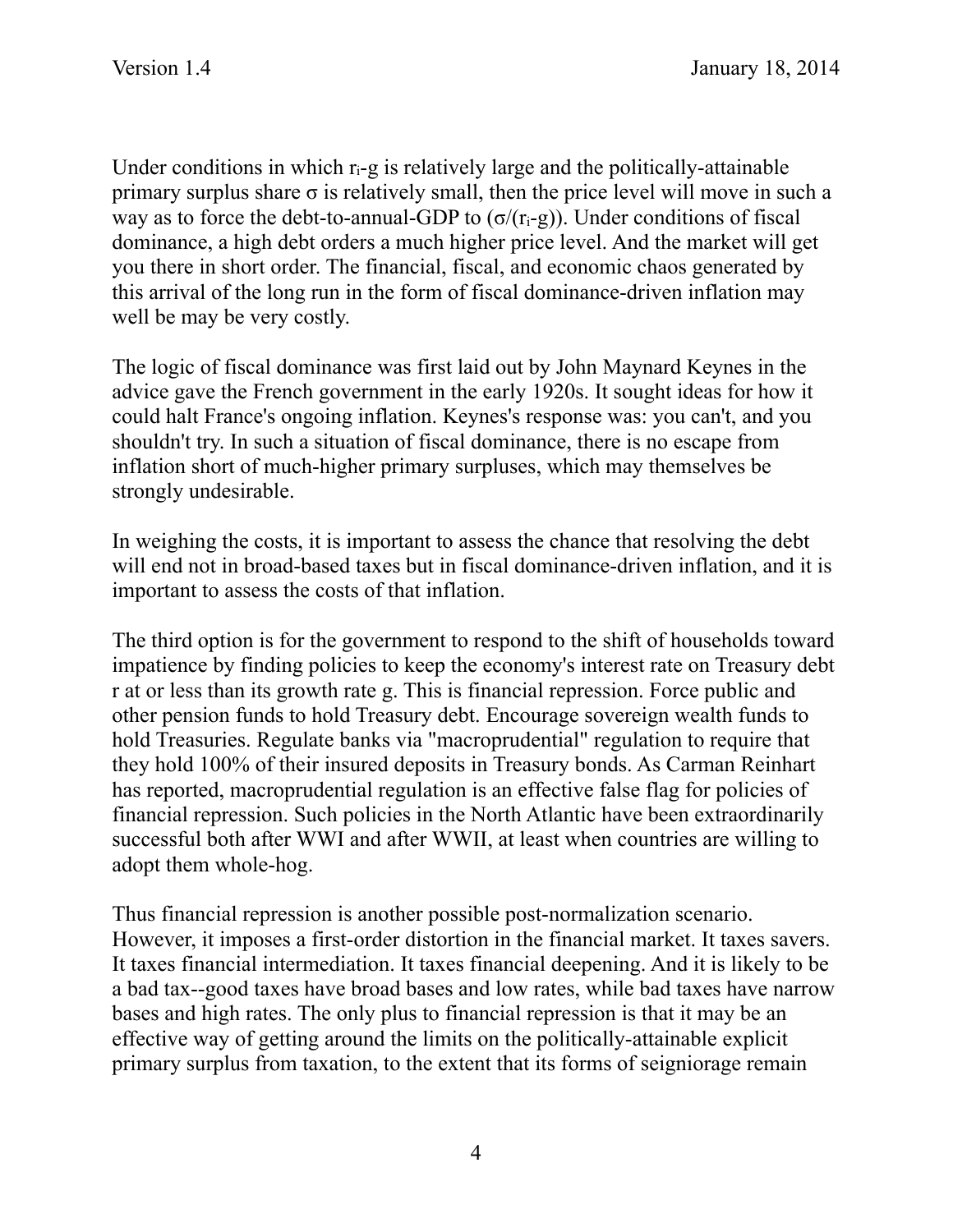invisible to a political system that lacks financial sophistication, and that financial repression has lower costs than fiscal dominance-driven inflation. Financial repression, however, may well be the most likely policy response to the shift to impatience. Hence the central issue in assessing the risks and costs of high debt is assessing the costs of that financial repression.

Suppose that a country with high debt finds households shifting to impatience, its government takes a look at the interest burden of supporting the government debt, and decides on financial repression under the flag of "macroprudential regulation": requiring investment and commercial banks, public and private pension funds, shadow banks, and other financial intermediaries to hold large shares of their portfolios in Treasuries. Reinhart and Rogoff argued that even in this case there were significant growth costs to high debt. Governments could not evade these costs even if they successfully undertook policies of financial repression to keep interest rates low--and thus limited costs to the government--and managed to keep inflation rates low--and thus limited broad economic disruption.

Thus, for example, the November 2012 Medium Term Financial Statement of the government of Ireland states:

Figure 4.1 shows that of the estimated  $E192$  billion General Government debt level at end-2012, almost 30% of it relates directly to support provided by the sovereign to the banking sector. Excluding that support, the end-2012 debt-to-GDP ratio would be of the order of 90%. This is a level viewed as being a significant marker in terms of debt. Below it, a State's debt level is generally seen to be a safe one, whereas a debt ratio above 90% is generally viewed as one that is an impediment to economic growth.

This is an interpretation of Reinhart and Rogoff's conclusion in "Growth in a Time of Debt" that:

it is evident that there is no obvious link between debt and growth until public debt reaches a threshold of 90 percent. The observations with debt to GDP over 90 percent have median growth roughly 1 percent [per year] lower than the lower debt burden groups and mean levels of growth almost 4 percent lower...

But there need to be caveats. Much of the debt and growth correlation runs from low growth to high debt, and not the other way around. Italy and Japan in recent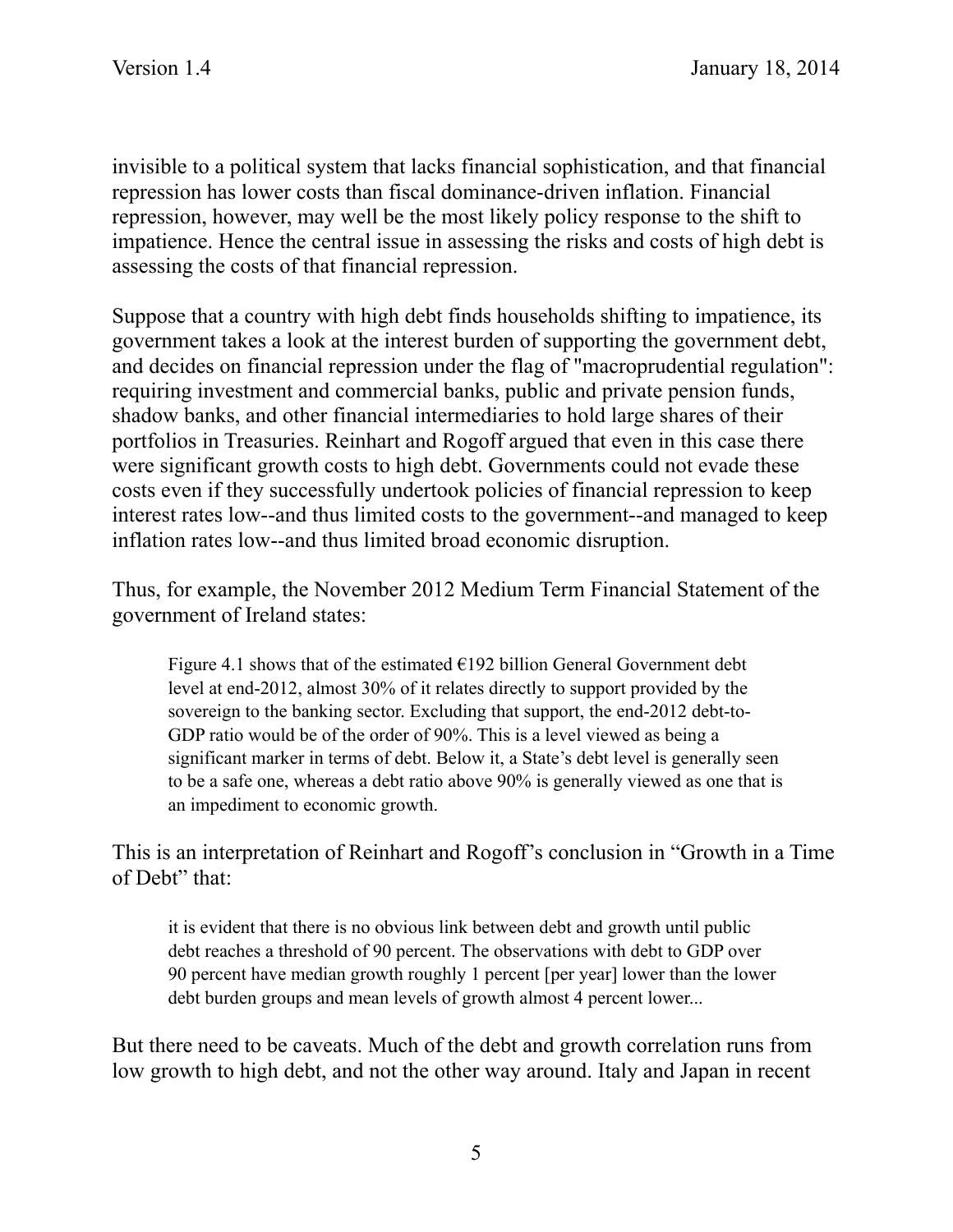years have had high debt levels, but these are primarily a result of rather than a cause of slow-growth episodes that began well before the debt climbed far above its previous levels. For another, much of the correlation is due to a third factor— World War II itself. The defeated Axis powers had very low debt after World War II due to debt repudiation. The defeated Axis powers also had very high growth rates after World War II as they rebuilt. Britain had a very high debt-to-annual-GDP ratio after World War II, and Britain since World War II has had slow growth for an OECD economy. But the British growth rate did not pick up as its debt-to-annual-GDP ratio declined. Thus the bulk of the debt and growth correlation, in the post-WWII OECD at least, is not the product of a causal link from high debt to lower growth.